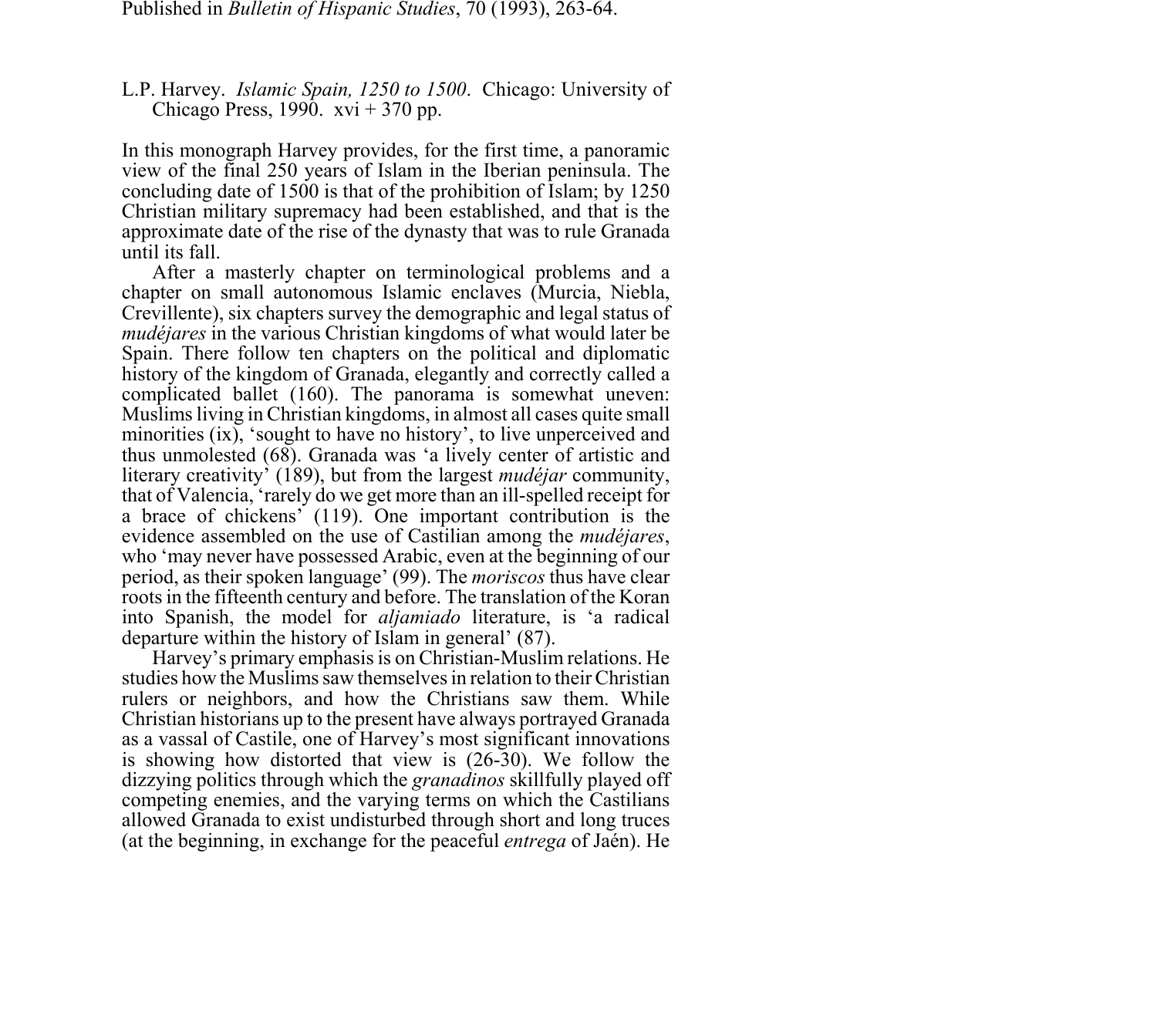also devotes special attention to understanding dissension within both camps. There has never been a book treating Granada's diplomacy so fully: relations not just with Castile and North Africa but also with Aragon and Navarre are studied. The sources used are exceptionally broad and thorough, from Aragonese archival materials to Moroccan legal texts that quote examples from lost Granadine archives. While there have been a number of histories of Granada, most have had a pro-Castilian bias, and none has used all the sources Harvey has assembled. I have noticed the absence only of Juan Torres Fontes, 'Las relaciones castellano-granadinas desde 1475-1478', in *Hispania*, 22 (1962).

The story told is a melancholy one, of decline and fall. Granada fell, Harvey explains, not because of palace intrigues, which have long figured prominently in Christian literature on the topic (266-67). Rather, Granada fell because it was militarily weaker. It could not match the Castilian armies in size, staying power, or technology (cannons). Thus, Granada could not avoid being bled by decades of forced tribute, nor protect its agriculture from devastating raids. Harvey provides much fascinating information on the steady stream of fighting Volunteers for the Faith (*guza*<sup>†</sup>, plural of *ga*<sup> $z$ </sup><sup> $\bar{r}$ </sup>, see 'Volunteers' in the Index); their link with the Christian concept of *caballería andante* is well worth investigation. Yet while their psychological impact was large, their military impact was small. The rulers of North Africa, themselves weakened, could no longer help. Especially significant in the fifteenth century was Islamic dissension faced with Christian solidarity; the alliance of Castile and Aragon through the marriage of Fernando and Isabel had profound and ominous strategic implications for Granada. The surprise is not that Granada fell, but that it held out as long as it did.

If there is a shortcoming in this vital book, it is that more might have been said about what Islamic Spain represented to both Muslims and Christians, and how its history has been manipulated for symbolic purposes. Harvey's political and diplomatic analysis does not pause long over Granada's material, artistic, and intellectual splendor, its mystique and Sufi foundations (another surprise, 29-31), and why its fall was taken harder than, say, the fall of Zaragoza. Indeed, Harvey might have told us why his sympathies are with the *granadinos*, as they evidently are (and are mine). Did the Christians act any worse than the *granadinos* did, or would have if they could? The fall of Constantinople, which inspired terror in European Christians and presumably brought international pressure on Isabel to conclude the Reconquest, is never mentioned.